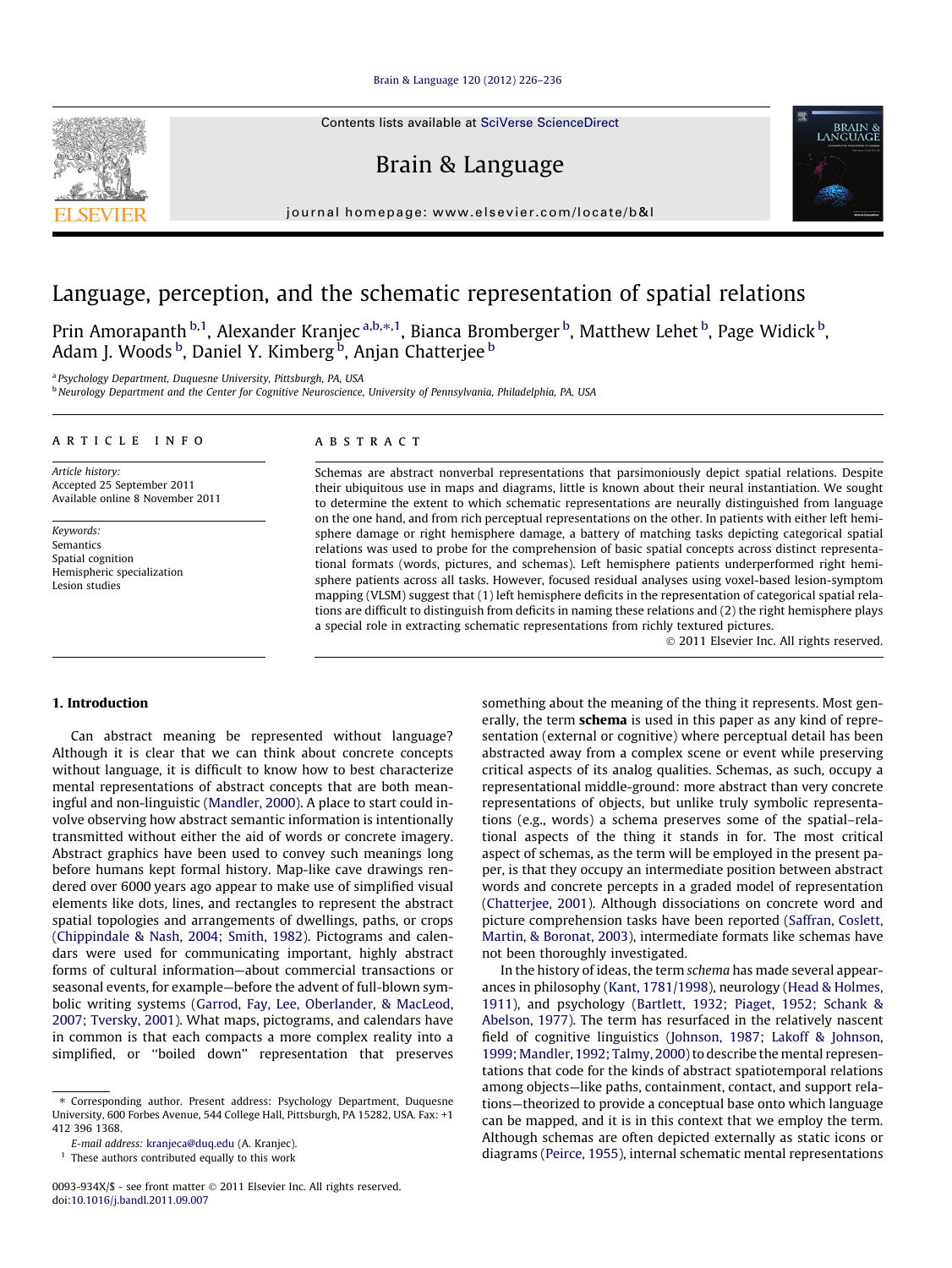are better understood as multimodal abstractions of frequently occurring patterns of movement, spatial relations, and force dynamics.While a good deal about spatial schemas has been written within cognitive linguistics, virtually nothing about their neural organization is known. In cognitive neuroscience, research in this general area has focused on the representation of prepositions. Work by [Frederici \(1981\)](#page-10-0) demonstrated that Wernicke aphasics have impairments in processing locative prepositions. [Landau and Jackendoff](#page-10-0) [\(1993\)](#page-10-0) subsequently proposed that the parietal cortex, by virtue of being the terminus of the dorsal ''where'' pathway, might process prepositions. This hypothesis was corroborated by work from Damasio and colleagues demonstrating a role for left supramarginal gyrus and inferior frontal gyrus in the comprehension of locative prepositions ([Damasio et al., 2001; Emmorey et al., 2002\)](#page-10-0). [Noordzij, Neggers,](#page-10-0) [Ramsey, and Postma \(2008\)](#page-10-0) also found that understanding the kind of categorical spatial relations expressed by locative prepositions was associated with activation in the left supramarginal gyrus. And [Wu, Waller, and Chatterjee \(2007\)](#page-10-0) found locative relations to be mediated by left inferior frontal–parietal cortices. The overall picture that emerges from both the literature on prepositions and that on categorical spatial relations is one that strongly implicates the left hemisphere over and above the right.

We are interested in how spatial meanings are accessed—like when we use simple verbal labels to describe the spatial relations of objects arrayed in perceptually rich scenes, but also when we make use of simplified schemas. Also, we wish to better understand whether the brain distinguishes between paired-down, externalized depictions of spatial schemas and other information formats like words and pictures. Although our design represents a necessary first step in probing for neural evidence of mental schemas, it should be noted that the ''schemas'' we later introduce as stimuli represent mental schemas as much as ''words'' and ''pictures'' represent language and object perception in the brain. The present set of schematic stimuli was designed to highlight any unique processes associated with their mental representation over and above other representational formats.

The current study attempts to distinguish between those brain areas responsible for representing spatial relations (1) in rich perceptual detail, (2) at an intermediate level of schematic abstraction as described above and, (3) with language. Schemas are more concrete compared to the arbitrary letters and sounds that represent a word like ''IN'' and more abstract than photographs or drawings depicting real world scenes in space.

Despite cognitive neuroscience's growing interest in exploring relations between space and language, very little is known about the neural organization of schematic representations. Up to this point, spatial schemas have largely been a theoretical construct. Our aim was to take an empirical approach. Work from our lab, as well as others', implicates areas within the left hemisphere, specifically inferior parietal lobe and frontal operculum, as being involved in the representation of categorical spatial relations of the type that are encoded by locative prepositions ([Amorapanth,](#page-10-0) [Widick, & Chatterjee, 2010; Damasio et al., 2001; Noordzij et al.,](#page-10-0) [2008; Tranel & Kemmerer, 2004; Wu et al., 2007\)](#page-10-0). The main hypotheses being tested in the current study concern the extent to which the left or right hemisphere shows a preference for schematic representation and the extent to which schematic representations are distinguished from language on the one hand, and from rich perceptual representations on the other. As suggested by previous research, damage to the left hemisphere in areas postulated to be critical for the representation of lexicalized categorical spatial relations might, in parallel, compromise their schematic representation. Alternatively, right hemisphere areas critical for the representation of nonverbal spatial information may be implicated in representing such abstract meaning without language. The mediating role that schemas are hypothesized to play between language and perception in representing the meaning of categorical spatial relations suggests that either of the above principles of neural organization could be the case. We sought to test the validity of these two alternative hypotheses.

## 2. Methods

## 2.1. Stimuli

The behavioral data we discuss below was collected as part of a larger assessment using portions of a spatial battery currently under development at the University of Pennsylvania. The spatial battery contains several separate sections with stimuli designed to probe distinct forms of spatial information processing (e.g., categorical vs. coordinate, or static vs. dynamic spatial information) using several spatial cognition tasks (e.g., matching or memory tasks). The present study investigated the neural basis of spatial information usingmatching tasks depicting static categorical relations across different representational formats (i.e., verbal, perceptual and schematic).

#### 2.1.1. Word and picture selection

To administer a balanced and controlled set of stimuli, we selected prepositions to serve as the **words** in our matching tasks according to two main preposition classes described in the literature [\(Talmy, 1996, 2000\)](#page-10-0). Most simply: topologic prepositions describe figure-ground relations that vary along the dimensions of contact and degree of enclosure (e.g., IN and ON), and projective prepositions describe figure-ground relations that vary along the dimensions of vertical or horizontal displacement (e.g., ABOVE and BELOW). Each matching task used 4 unique spatial concepts: two topological and two projective. These prepositional classes were selected because they describe static spatial relations.

For the pictures in our matching tasks, we used realistic color image stimuli from the spatial battery. The selected pictures were designed to unambiguously depict the same spatial relations denoted by the prepositions. Real objects were photographed and the resulting digital images were processed in Photoshop for optimal clarity. The objects in these pictures consisted of a small set of relatively common household or office items that could function as the figure or ground object for the locative relations being tested (e.g., a pair of scissors, a mug, a fork, a cutting board). As much as possible, we used the same objects, arranged in different ways, to depict distinct lexicalized spatial relations. Twelve unique photographs were available for each of the four spatial relations used in the matching tasks.

# 2.1.2. Schema construction

We constructed **schemas** consisting of simple lines and geometric forms using graphic-making tools in Photoshop. This set of schemas varied along parameters proposed by [Talmy \(1996\)](#page-10-0), such as containment, support, and degree of separation. These images, consisting of simple lines and geometric forms depicting clear figureground relations, were paired with locative prepositions in a forced-choice task. Across all schemas, the figure object was colored red and the ground object was colored black. Six normal participants rated an initial set of schemas (20–24 per preposition) with respect to how well each represented an exemplar for a particular preposition. The ten most highly rated schemas for each preposition were used for the experimental matching tasks (see examples in [Fig. 1](#page-2-0)).

# 2.2. Participants

Written informed consent in accordance with the procedures of the Institutional Review Board of the University of Pennsylvania was obtained for all participants in this study.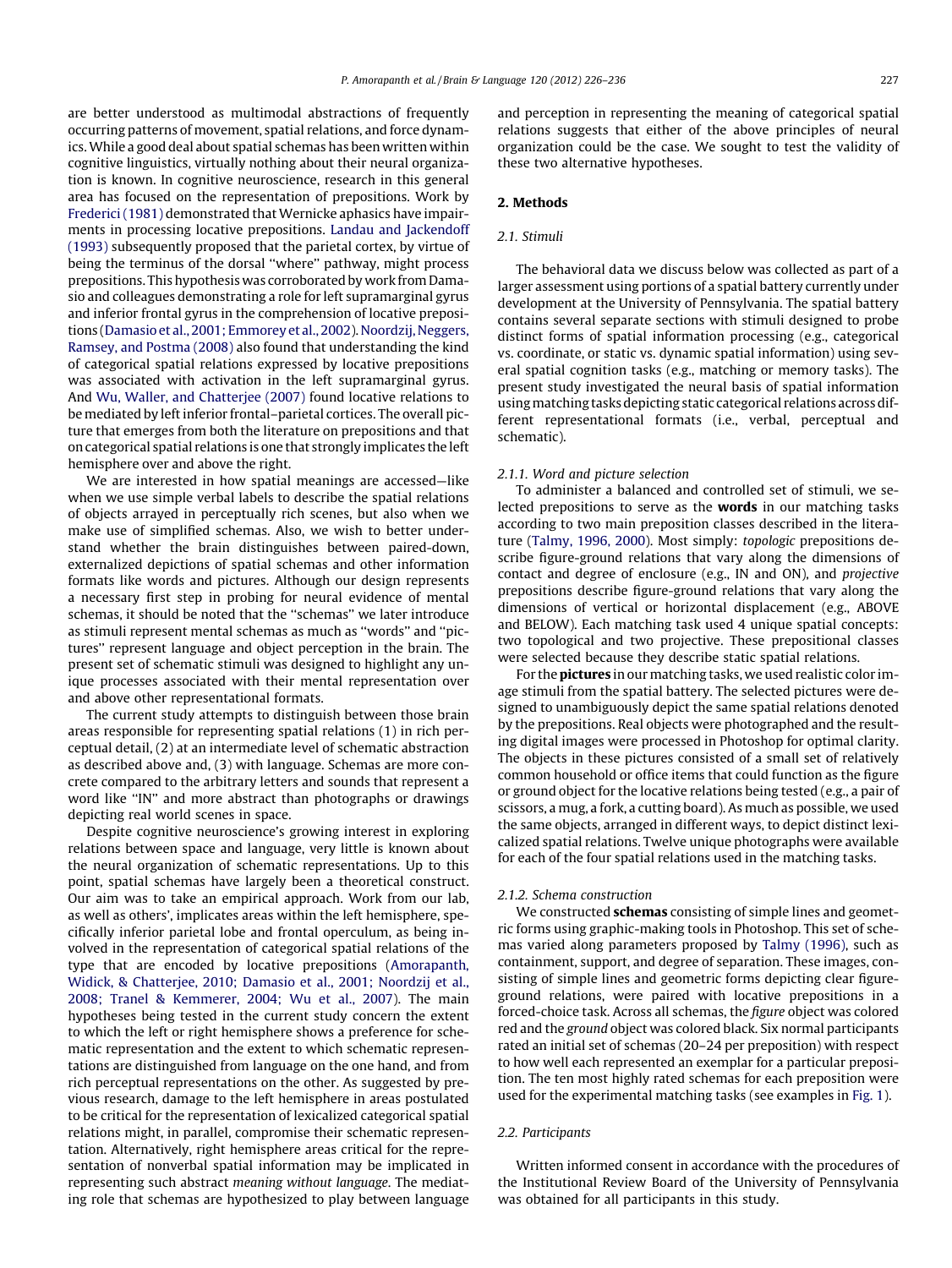<span id="page-2-0"></span>

Fig. 1. Representative schematic images used in the schema matching tasks. Figure objects were denoted in red, ground objects in black.

## 2.2.1. Patient groups

(See [Table 1](#page-3-0) and [Fig. 2.](#page-4-0)) 17 right hemisphere damaged (RHD) and 17 left hemisphere damaged (LHD) patients ranging from 48 to 85 years of age (RHD: mean = 60.4; LHD: mean = 60.9) with chronic lesions of at least 6 months duration (RHD: mean = 92.8; LHD: mean = 89.4) were recruited from the Focal Lesion Patient Database (Center for Cognitive Neuroscience, University of Pennsylvania). Post hoc analyses indicated that, as compared to the RHD group, the LHD participants had significantly more lesioned voxels [RHD: mean = 34076.8; LHD: mean = 77799.5;  $t(32)$  = 2.38,  $p < .05$ ]. The subjects were not selected on the basis of specific behavioral criteria, except that patients with a history of other neurological disorders affecting the central nervous system or psychiatric disorders are excluded from the patient database. All subjects were native English speakers and right handed. Each participant was tested individually. All spoken materials were delivered by a native English speaker. In the event that the subject was unable to complete testing in one session, additional sessions were scheduled at least one week later.

## 2.2.2. Screening tasks

AMNART: The American National Adult Reading Test ([Grober &](#page-10-0) [Sliwinski, 1991\)](#page-10-0) was administered in the course of neuropsychological screening and a score was computed for each patient. This task provided an assessment of patients' verbal ability. Greyscales Test for Neglect: The Greyscales task ([Mattingley et al., 2004](#page-10-0)) was administered and a score was computed for each patient. This task was conducted to obtain an assessment of patients' abilities to allocate attention.

Object Matching Task: See [Fig. 3](#page-4-0). This task was specifically designed for the present study to assess patients' general ability to perform a matching task (with words and pictures) but in the absence of the particular spatial–relational demands of interest. This control task was presented using the same stimulus design used in the four spatial–relational matching tasks (below). Specifically, it was intended to ensure that participants (1) understood the general matching-task instructions across the study, could (2) process single words in the context of a matching task, and (3) find the items for selection in the matching task arrays. Subjects were presented with 32 trials in which a probe consisting of an object name was to be matched with a picture of that object from a field of four choices. Subjects indicated which one of four pictures depicted the correct answer either by pointing or by reading the letter underneath a particular image. These were the same objects used in pictures depicting spatial relationships in the experimental tasks.

## 2.2.3. Age-matched controls

Six neurologically healthy participants ranging from 48 to 73 years of age were tested on tasks identical to those completed by the patient groups. All control participants were native English speakers and right handed. Each was tested individually. All spoken materials were delivered by a native English speaker.

# 2.3. Procedure

## 2.3.1. Spatial matching tasks

Incorporating the three basic types of stimuli described above (words, pictures, and schemas) we used four matching tasks to investigate cognitive processing across representational formats. All tasks required participants to match a relation depicted in a probe item to one of four target items: either matching pictorial or verbal spatial relations to an explicit schema (tasks 1 and 2) or matching them to a picture (tasks 3 and 4). See [Figs. 4–7](#page-5-0). Each of the four tasks consisted of 22 trials. Individual probe items depicted one of four discrete spatial relations used in each task. All tasks in the present study used two unique spatial probes representing topological relations (e.g., IN or ON) and two representing projective relations (e.g., ABOVE or BELOW).

2.3.1.1. Picture–schema matching. This task was designed to assess patients' abilities to abstract spatial concepts from different photographic representations and match them to simplified representations consisting of lines and geometric figures. Patients were presented with a probe photographic image situated adjacent to four schematic target images.

Among the four targets to choose from, one correctly depicted the spatial relationship in the probe image, one depicted a within-class relation, and two depicted across-class relations ([Fig. 4\)](#page-5-0). Foils were distributed as such in all four tasks. For each task, subjects indicated which one of four pictures or schemas depicted the correct answer either by pointing or by reading the letter underneath a particular image. Note: because the trials reported here were part of a larger battery of spatial tasks, foil types sometimes reflected categories of spatial relations (e.g., dynamic path relations) or particular items (e.g., ''left of'') that were not included in the present analysis.

2.3.1.2. Word–schema matching. This task was designed to test patients' abilities to extract the appropriate spatial meaning from locative prepositions and match them to simplified schematic representations. Word probes were presented adjacent to four target schemas as in the picture–schema matching task ([Fig. 5](#page-5-0)).

2.3.1.3. Word–picture matching. This task was designed to test patients' abilities to extract the appropriate spatial meaning from locative prepositions and match them to one of four photographic representations. Patients matched a probe word to one of four target images containing different pairs of objects ([Fig. 6](#page-6-0)).

2.3.1.4. Picture–picture matching. This task was designed to assess patients' ability to generalize categorical spatial concepts across different photographic representations. Patients matched a probe photograph containing one pair of objects in a particular spatial relationship to one of four target images containing different pairs of objects [\(Fig. 7\)](#page-6-0).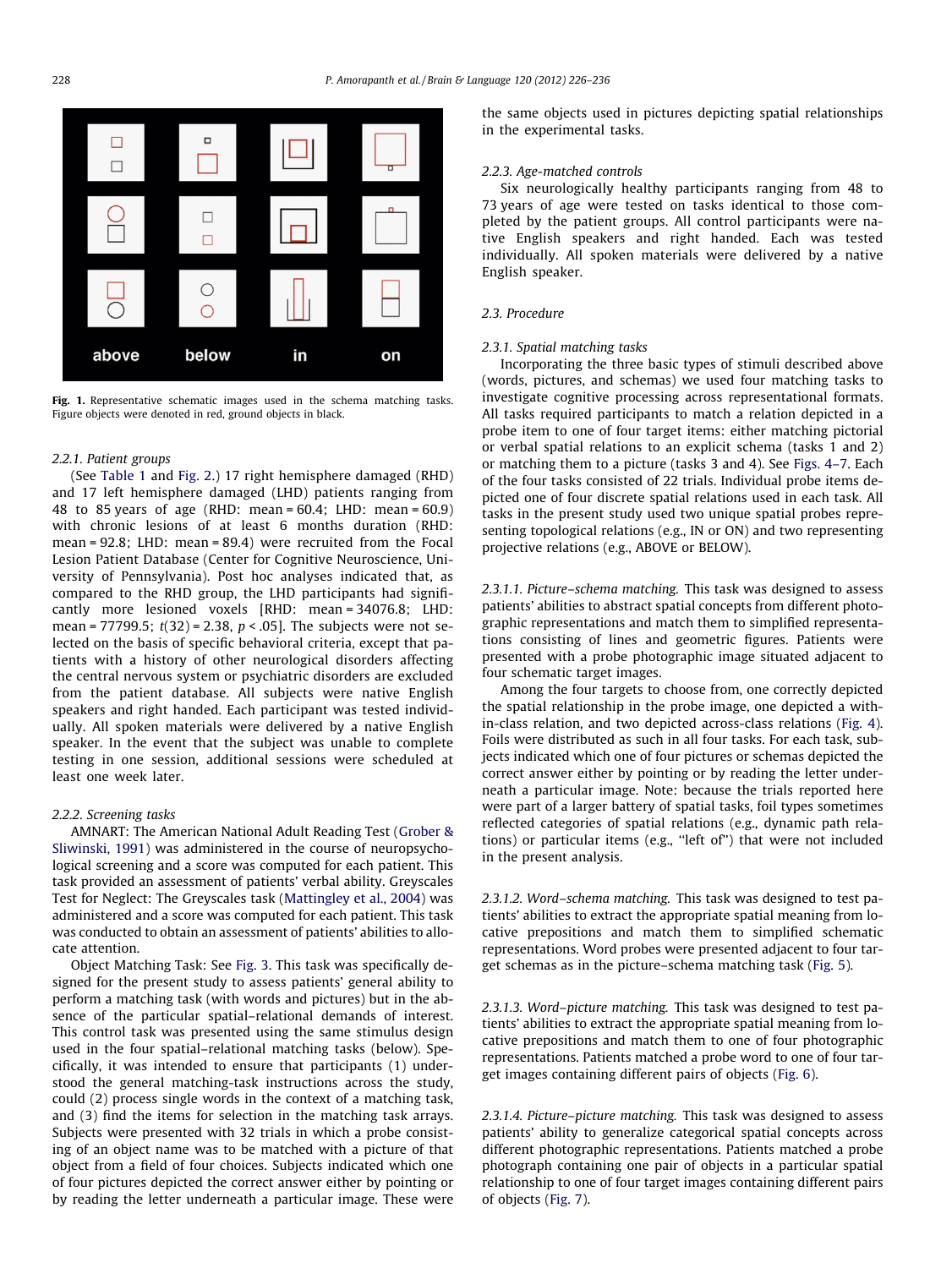<span id="page-3-0"></span>Table 1

Patient information. Overall accuracy refers to the average percent correct across the four spatial-matching tasks. TPO stands for Time Post Onset or months since stroke at time of testing.

| Lesioned<br>hemisphere | Overall<br>accuracy (%) | General deficit?<br>( >3SD) | Age | Gender | Education<br>(years) | <b>TPO</b><br>(months) | Lesion site                             | Lesion volume<br>(voxels) | Reason for<br>damage |
|------------------------|-------------------------|-----------------------------|-----|--------|----------------------|------------------------|-----------------------------------------|---------------------------|----------------------|
| <b>LEFT</b>            | 80.68                   | <b>YES</b>                  | 44  | M      | 12                   | 93.7                   | Frontal-temporal                        | 163,270                   | Stoke/Infarct        |
| <b>LEFT</b>            | 25.00                   | <b>YES</b>                  | 64  | M      | 12                   | 87.0                   | <b>MCA</b>                              | 202,172                   | Stroke/Infarct       |
| <b>LEFT</b>            | 92.05                   | NO.                         | 58  | F      | 15                   | 115.4                  | Insula                                  | 6052                      | Stroke/Infarct       |
| <b>LEFT</b>            | 84.09                   | N <sub>O</sub>              | 76  | M      | 23                   | 143.7                  | Parietal-temporal                       | 128,330                   | Stroke/Infarct       |
| <b>LEFT</b>            | 37.50                   | <b>YES</b>                  | 50  | M      | 12                   | 84.8                   | <b>MCA</b>                              | 133,464                   | Stroke/Infarct       |
| <b>LEFT</b>            | 87.50                   | N <sub>O</sub>              | 60  | M      | 18                   | 149.3                  | Frontal-parietal                        | 139,559                   | Stroke/Infarct       |
| <b>LEFT</b>            | 89.77                   | N <sub>O</sub>              | 70  | M      | 12                   | 98.7                   | Parietal                                | 29,172                    | Stroke/Infarct       |
| <b>LEFT</b>            | 56.82                   | <b>YES</b>                  | 81  | M      | 11                   | 62.1                   | Parietal                                | 44,552                    | Stroke/Infarct       |
| <b>LEFT</b>            | 65.91                   | <b>YES</b>                  | 53  | F      | 12                   | 65.3                   | Occipital-temporal,                     | 34,481                    | Stroke/Infarct       |
|                        |                         |                             |     |        |                      |                        | centrum semiovale                       |                           |                      |
| <b>LEFT</b>            | 69.32                   | <b>YES</b>                  | 53  | M      | 12                   | 55.6                   | Temporal, basal ganglia                 | 27,587                    | Stroke/Infarct       |
| <b>LEFT</b>            | 79.55                   | <b>YES</b>                  | 67  | M      | 12                   | 61.9                   | Frontal                                 | 24,326                    | Hemorrhage           |
| <b>LEFT</b>            | 90.91                   | N <sub>O</sub>              | 43  | F      | 13                   | 53.0                   | Frontal, insular cortex                 | 36,259                    | Stroke/Infarct       |
| <b>LEFT</b>            | 83.33                   | <b>YES</b>                  | 80  | F      | 16                   | 232.9                  | Temporal-parietal-occiptal              | 139,533                   | Stroke/Infarct       |
| <b>LEFT</b>            | 52.27                   | <b>YES</b>                  | 71  | M      | 12                   | 42.5                   | Parietal-temporal,<br>ACA/MCA watershed | 136031                    | Stroke/Infarct       |
| <b>LEFT</b>            | 86.36                   | N <sub>O</sub>              | 40  | F      | 18                   | 129.4                  | Frontal                                 | 61,659                    | Stoke/Infarct        |
| <b>LEFT</b>            | 51.14                   | <b>YES</b>                  | 44  | F      | 12                   | 27.5                   | Frontal, parietal                       | 10,956                    | Stoke/Infarct        |
| <b>LEFT</b>            | 81.82                   | <b>YES</b>                  | 76  | M      | 21                   | 16.4                   | Parietal                                | 5188                      | Stoke/Infarct        |
| <b>RIGHT</b>           | 86.36                   | N <sub>O</sub>              | 65  | M      | 12                   | 109.8                  | Frontal-temporal-parietal               | 7549                      | Stroke/Infarct       |
| <b>RIGHT</b>           | 94.32                   | N <sub>O</sub>              | 66  | F      | 16                   | 110.9                  | Frontal                                 | 10,293                    | Stroke/Infarct       |
| <b>RIGHT</b>           | 92.05                   | N <sub>O</sub>              | 53  | F      | 18                   | 368.0                  | Temporal, Basal ganglia                 | 51,084                    | Stroke/Infarct       |
| <b>RIGHT</b>           | 90.91                   | N <sub>O</sub>              | 79  | F      | 18                   | 99.2                   | Frontal                                 | 27,912                    | Stroke/Infarct       |
| <b>RIGHT</b>           | 85.23                   | N <sub>O</sub>              | 57  | F      | 16                   | 330.3                  | Parietal                                | 28,333                    | <b>AVM</b>           |
| <b>RIGHT</b>           | 76.14                   | <b>YES</b>                  | 82  | F      | 12                   | 66.5                   | Parietal                                | 37,607                    | Stroke/Infarct       |
| <b>RIGHT</b>           | 87.50                   | N <sub>O</sub>              | 51  | M      | 10                   | 56.8                   | Parietal-temporal                       | 39,203                    | Stroke/Infarct       |
| <b>RIGHT</b>           | 82.95                   | <b>YES</b>                  | 75  | F      | 12                   | 46.7                   | Parietal-temporal                       | 13,442                    | Stroke/Infarct       |
| <b>RIGHT</b>           | 80.68                   | <b>YES</b>                  | 46  | F      | 11                   | 44.7                   | Parietal                                | 21,612                    | Stroke/Infarct       |
| <b>RIGHT</b>           | 89.77                   | N <sub>O</sub>              | 65  | F      | 12                   | 51.6                   | Frontal-temporal                        | 37,072                    | Stroke/Infarct       |
| <b>RIGHT</b>           | 92.05                   | N <sub>O</sub>              | 55  | F      | 12                   | 65.4                   | Temporal-parietal, basal ganglia,       | 18,097                    | Stroke/Infarct       |
| <b>RIGHT</b>           | 82.95                   | <b>YES</b>                  | 59  | M      | 12                   | 34.6                   | Parietal, frontal                       | 2494                      | Stroke/Infarct       |
| <b>RIGHT</b>           | 85.23                   | N <sub>O</sub>              | 73  | F      | 10                   | 56.1                   | Frontal, parietal                       | 1826                      | Stroke/Infarct       |
| <b>RIGHT</b>           | 95.45                   | NO.                         | 68  | F      | 18                   | 16.0                   | Frontal-temporal, basal ganglia         | 33,260                    | Stroke/Infarct       |
| <b>RIGHT</b>           | 87.50                   | NO.                         | 54  | F      | 16                   | 51.2                   | Parietal                                | 6812                      | <b>AVM</b>           |
| <b>RIGHT</b>           | 85.23                   | N <sub>O</sub>              | 39  | F      | 12                   | 61.8                   | Frontal-parietal                        | 93,662                    | Stroke/Infarct       |
| <b>RIGHT</b>           | 73.86                   | <b>YES</b>                  | 45  | F      | 12                   | 7.7                    | Frontal-temporal-parietal,              | 14,9030                   | Stroke/Infarct       |
|                        |                         |                             |     |        |                      |                        | basal ganglia, caudate                  |                           |                      |

## 2.4. Analyses

#### 2.4.1. Neuroanatomical analyses

Lesions were segmented and co-registered using a manual procedure with MRIcro [\(Rorden & Brett, 2000\)](#page-10-0). A T1-weighted MNI template image was first rotated pitchwise into correspondence with the patients' scans. An experienced neurologist outlined the lesions on the template, resulting in a map in which each voxel was labeled either 0 (intact) or 1 (lesioned). Finally, the lesion maps were rotated back into a canonical MNI orientation, using nearest-neighbor interpolation to restrict the map values to 0 and 1 using an automated feature of MRIcro. For most of the subjects, lesions were drawn on a 2  $\times$  2  $\times$  2 mm template. For those originally drawn at higher resolution, we first resampled the lesions to  $2 \times 2 \times 2$  mm for the purposes of performing the interpolation.

# 2.4.2. Voxel-based lesion-symptom mapping (VLSM) analyses

Using brain-imaging software developed at the University of Pennsylvania [\(www.voxbo.org](http://www.voxbo.org)), t-tests compared behavioral scores between patients with and without lesions at every voxel for each lesion map (RH and LH maps were analyzed separately). We restricted our analyses to voxels in which at least 2 patients had lesions. [Fig. 9](#page-8-0)a and b illustrates voxels in RHD and LHD participants where at least 2 patients' lesions overlapped. The t-map for each analysis was thresholded to control the False Discovery Rate (FDR) at  $q = 0.05$ . FDR control was achieved with a procedure first described by [Benjamini and Hochberg \(1995\)](#page-10-0) and

adapted for brain image analysis by [Genovese, Lazar, & Nichols](#page-10-0) [\(2002\)](#page-10-0). The procedure identifies a threshold that controls the expected proportion of false positives. In our dataset, selecting a false discovery rate (q value) of 0.05 yields a t threshold. This means that of the total number of voxels in an analysis with  $t$ values exceeding this threshold, the expected proportion of false positives is 0.05.

In order to contrast the neural bases for particular representational formats (words, schemas, and pictures), we use VLSM analyses of residual scores ([Amorapanth et al., 2010](#page-10-0)). The matching tasks in the present study, despite moving between distinct representational formats, were similar enough that performance on each was expected to be significantly correlated. All tasks tested participants' fluency with categorical spatial relations. When behavioral performance across two tasks are correlated, residual scores based on regression analyses can be used to probe for task-specific sources of variance using VLSM. This is achieved by calculating the residual scores of one task regressed onto another and pairing these scores with lesion data in VLSM analyses. The method segregates regions of vulnerability for a particular task that cannot be accounted for by vulnerability for another correlated task (and vice versa). Furthermore, in the present study, when two residualized matching-tasks share a common representational format between them (e.g., word–schema and picture–schema tasks have schemas in common), differences in residual VLSM analyses is best explained by what differs (words and pictures). For the above example, this results in a more targeted contrast between word and picture formats while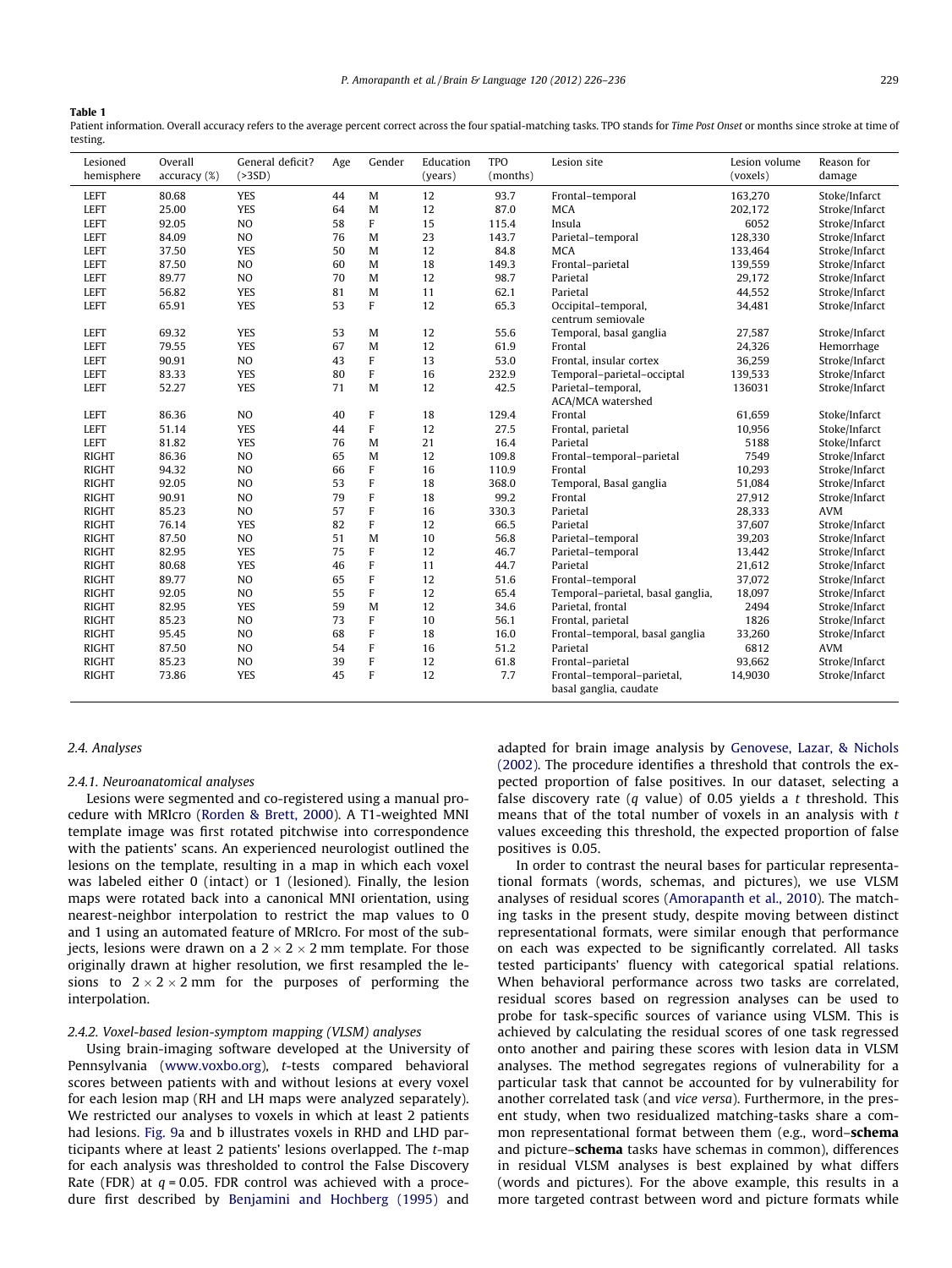<span id="page-4-0"></span>

Fig. 2. Coverage map illustrating lesion sites for all participants.



Fig. 3. Sample object matching trial. Original in color.

schema processing is held constant. Analogous with more common fMRI methods, VLSM residual analyses are designed to isolate discrete sources of variance using condition-relative, or ''contrast-like'' measures, while treating shared features between tasks as ''nuisance'' covariates.

# 3. Results and discussion

## 3.1. Screening tasks

American National Reading Test (AMNART): As expected, LHD participants displayed worse performance on this measure than RHD participants. (Average scores for LHD and RHD groups were 56.5 and 116.9, respectively.)

Greyscales: RHD participants did not significantly display more evidence of neglect of contralateral visual space than participants in the LHD group (average scores were  $-0.11$ . vs. 0.10, respectively). Possible scores could vary between  $-1.0$  and  $+1.0$ , with negative scores indicating a leftward bias and positive scores indicating a rightward bias.

Object Matching Task: All testing groups performed above 95% for this task (LHD group:  $M = 96.6\%$ ; SD = 4.88; RHD group:  $M = 98.7\%$ ; SD = 1.81; Controls:  $M = 100\%$ ; SD = 0.00), with no significant differences across groups. This suggests that all participants understood the general matching-task instructions and could find the items for selection. Furthermore, it suggests that no individual participants had reading deficits so severe that they could not process single words as such in the specific context of the present matching task (despite predictable group differences between LHD and RHD participants' AMNART scores).

#### 3.2. Behavioral results

Behavioral performances for all groups on all matching tasks are shown in [Fig. 8](#page-7-0). An analysis of errors by type (incorrect choices could be either [1] within or [2] between preposition class) indicated no differences for any of the participant groups or tasks.

[Table 1](#page-3-0) reports individual participants' average accuracy scores across all four tasks. Patients whose average score was 3SD lower than that for the control group ( $M = 91.10\%$ ; SD = 2.43) were categorized as having a general task deficit. In total, 11 LHD and 5 RHD participants had general task deficits. A main benefit of VLSM techniques using residual scores is that these participants can be included in the final analyses.

#### 3.2.1. Picture–schema task

The LHD group was the most impaired on this task (average accuracy = 62.30%, range = 18.18-90.91%;  $S_E$  = 5.98). They scored significantly lower than the RHD group [average accuracy = 82.09%, range = 54.55–95.46%;  $S_E$  = 2.60;  $t(32)$  = 2.93,  $p < .01$ ] and the control group [average accuracy = 84.85%, range = 78.1–90.9%;  $S_E = 2.80$ ;  $t(21) = 3.41$ ,  $p < .01$ ]. The difference between the RHD group and the control group was not significant.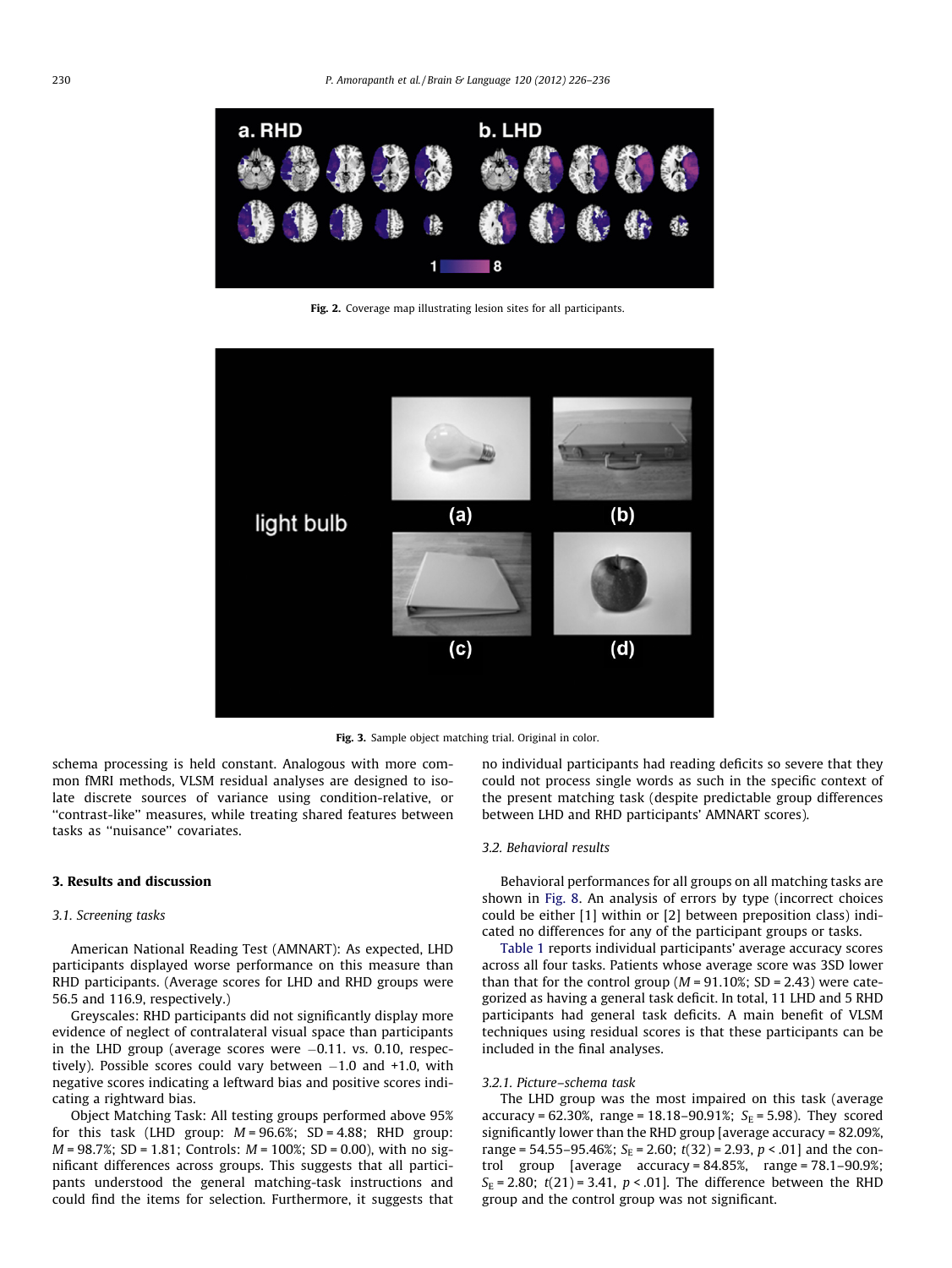<span id="page-5-0"></span>

Fig. 4. Sample picture–schema stimulus for in. Foils A and D are across class foils, belonging to projective (above) and path (through) classes, respectively. Foil C is the within class foil (on) and B is the correct answer. Original in color.



Fig. 5. Sample word-schema stimulus for in. Foils A and B are across class foils, belonging to projective (below) and path (along) classes, respectively. Foil D is the within class foil (on) and C is the correct answer. Original in color.

# 3.2.2. Word–schema task

The LHD group was the most impaired on this task (average accuracy = 66.48%, range = 27.27-95.45%;  $S_E$  = 5.39). They scored significantly lower than the RHD group [average accuracy = 88.24%, range = 63.64–100%;  $S_E$  = 2.65;  $t(32)$  = 3.47,  $p < .01$ ] and the control group [average accuracy = 93.93%, range = 90.9-100%;  $S_E = 1.92$ ;  $t(21) = 4.64$ ,  $p < .01$ ]. The RHD and control groups did not differ statistically.

## 3.2.3. Word–picture task

Scores for the LHD group (average accuracy = 81.02%, range =  $32-100\%$ ; S<sub>E</sub> = 5.60) were significantly lower than for the RHD group [average accuracy = 94.39%, range = 82-100%;  $S_E$  = 1.43;  $t(32)$  = 2.23,  $p < .05$ ). Both LHD and RHD groups scored significantly lower than the control group [average accuracy = 98.50%, range = 95.5–100%;  $S_E = 0.95$ ;  $t(21)_{LHD} = 3.00$ ,  $p < .01$ ;  $t(21)_{RHD} =$  $2.37, p < .05$ ].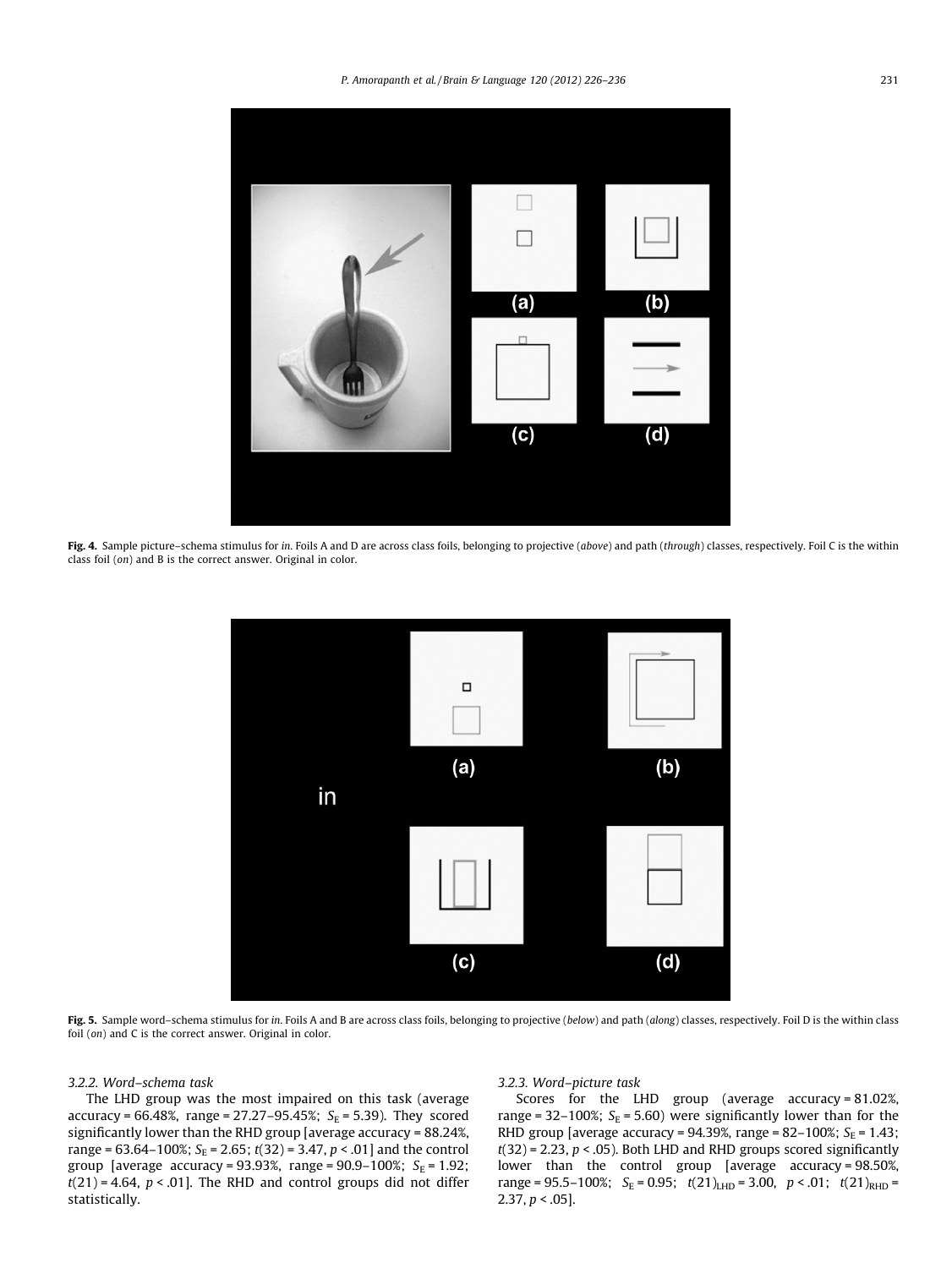<span id="page-6-0"></span>

Fig. 6. Sample word–picture stimulus for on. Foils B (in front of) and D (behind) are across class foils belonging to the projective class. Foil A (in) is the within topological class foil and C is the correct answer. Original in color.



Fig. 7. Sample picture–picture stimulus for on. Foils B (to the left of) and B (behind) are across class foils belonging to the projective class. Foil A (in) is the within class foil and C is the correct answer. Original in color.

# 3.2.4. Picture–picture task

The LHD group (average accuracy = 74.87%, range = 23–95%;  $S_E = 4.25$ ) was not significantly different from the RHD group (average accuracy = 80.75%, range = 68–95%;  $S_E$  = 2.045) but did score significantly lower than the control group [average accuracy = 87.12%, range = 72.7–100%;  $S_E$  = 3.79;  $t(21)$  = 2.12,  $p < .05$ ]. The RHD group was not significantly different than the control.

The LHD group underperformed the RHD group across three of the four tasks, although LHD participants were significantly impaired relative to control groups on all matching tasks. Overall, the behavioral data suggest a left hemisphere bias for categorical spatial relational processing, whether tasks involve richly textured images, schemas, or visually presented words. On a coarse hemispheric level, these data are consistent with theories that propose a left hemisphere advantage for encoding categorical spatial relations [\(Amorapanth et al., 2010; Kosslyn et al., 1989; Kosslyn,](#page-10-0) [Thompson, Gitelman, & Alpert, 1998](#page-10-0)). For closer inspection of brain-behavior relations, we turn to the VLSM analyses.

# 3.3. VLSM analyses

Residual analyses are shown in Fig. 7c and d.

In order to (1) determine if the right and left hemispheres are differentially implicated in the representation of schematic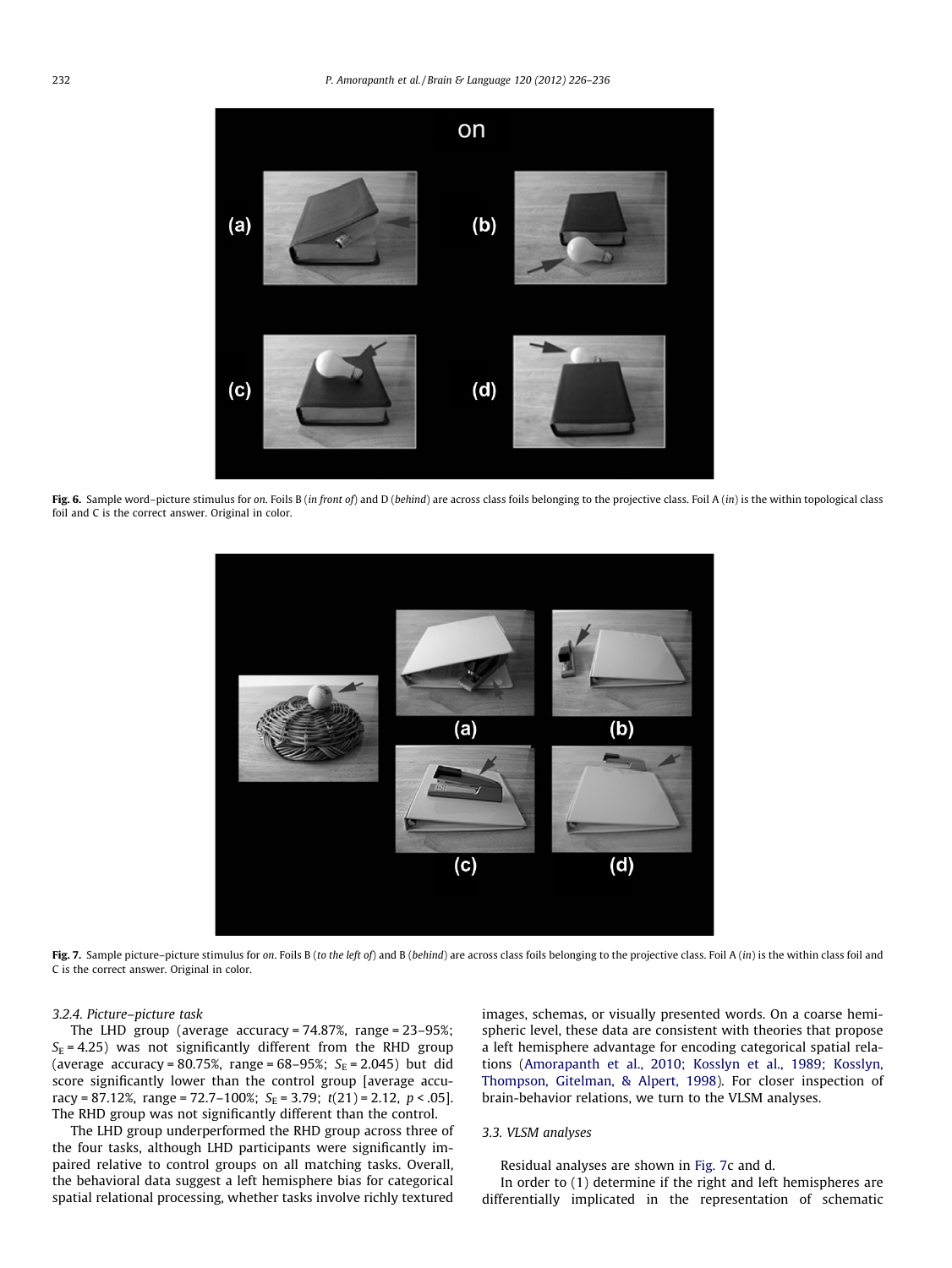<span id="page-7-0"></span>

Fig. 8. Behavioral performance of left hemisphere damaged participants (LHD), right hemisphere damaged (RHD), and the control group on all tasks (picture– schema, word–schema, word–picture, and picture–picture matching tasks). Error bars denote  $S_E$  and asterisks significant p values according to independent sample ttests.

information and (2) test the hypothesis that the hemispheres might differ in the extent to which they distinguish between kinds of non-linguistic spatial information, we report 4 residual analyses on 2 pairs of matching tasks.

We residualized tasks against each other in order to contrast particular representational formats ([Amorapanth et al., 2010](#page-10-0)). By regressing performance for one matching task onto another and plotting the residual scores, we attempted to isolate behavioral variance associated with processing within a single representational format, or stimulus type (i.e., word, picture, or schema). For the most revealing residual analyses, matching tasks were paired in such a way that, relative to the other, each was composed of one unique and one common stimulus type. These pairings also ensured that all stimulus types were included in each analysis. With such paired comparisons, VLSM indicated the brain areas most critical for the representation of one stimulus type over another, between matching tasks. This is the case because VLSM residual analyses between two tasks not only indicate brain areas critical for unique processing in one task, but are also designed to remove the variability explained by processing common to both.

#### 3.3.1. Residual analyses between verbal and analog formats

3.3.1.1. Word more than picture (word–schema > picture–schema). The corrected t-statistic threshold with a significance level of  $p = 0.05$  was 2.87 for the LHD group. There were no significant effects within the RHD group. The word > picture residual analysis identified voxels within the left middle frontal gyrus, premotor and primary motor cortex, superior temporal gyrus, and white matter undercutting the supramarginal gyrus that were significantly related with impaired processing of word stimuli compared to picture stimuli.

3.3.1.2. Picture more than word (picture–schema > word–schema). The corrected t-statistic threshold with a significance level of  $p = 0.05$  was 4.39 for the RHD group. There were no significant effects for the LHD group. The picture > word residual analysis found that lesions in the right inferior frontal, middle frontal, pre- and post-central gyri, and primary motor cortex are significantly correlated with impaired processing of picture stimuli compared to word stimuli.

#### 3.3.2. Residual analyses within analog formats

3.3.2.1. Schema more than picture (word–schema > word–picture). There were no significant effects for the LHD group. The corrected *t*-statistic threshold with a significance level of  $p = .05$  was 5.10 for the RHD group. The schema > picture residual analysis found that lesions in the supramarginal gyrus are significantly correlated with impaired processing on schema stimuli compared to picture stimuli.

3.3.2.2. Picture more than schema (word–picture > word–schema). There were no significant effects for RHD or LHD groups.

# 4. Discussion

## 4.1. Results summary

#### 4.1.1. General

A total of 16 participants showed a general deficit across tasks (11 LHD patients; 5 RHD patients; See [Table 1\)](#page-3-0). LHD patients displayed significantly lower accuracy scores on 3 of the 4 tasks compared to RHD patients. These 3 tasks all included either words or schemas. In order to further investigate the precise contribution made by each hemisphere to task processing, we conducted residual analyses to partial out variance associated with a particular representational format. The results of the residual analyses suggest that verbal components of the matching tasks are processed in the left hemisphere (word > picture) and pictorial components in the right hemisphere (picture > word). They further suggest that the right hemisphere differentiates between distinct spatial formats (schema > picture). Below we discuss these results as organized by patient group in more detail.

#### 4.1.2. Left hemisphere damage

We derived residual scores for both patient groups. Betweentask VLSM residual analyses, such as those used in the present study, are designed to reveal brain areas critical for unique processing in one task, while factoring out variability in brain-behavior correlations explained by what is common to both (see above). With this logic in mind, particular residual analyses were carried out to isolate functionally distinct anatomical areas critical to task subcomponents. When contrasting performance on the two explicit schema tasks, a residual analysis (word > picture; [Fig. 9](#page-8-0)c) found that damage to the left middle frontal, posterior and superior temporal gyri, premotor and primary motor cortex, and white matter undercutting the supramarginal gyrus is likely to produce impairment on word relative to picture processing, suggesting the importance these areas play in the verbal representation of lexicalized spatial relations. Overall, this result demonstrates that although both hemispheres participate in explicit schema processing, areas within the left hemisphere are biased to process discrete verbal representations over analog spatial representations.

Also of note, we did not find areas of critical damage within the left hemisphere correlating with deficits in the picture matching tasks that could not be accounted for by language deficits. This negative result at least raises the possibility that the left hemisphere bias for categorical spatial relations arises from deficits related to associating such discrete relations with verbal labels. Alternatively, the networks engaged by pictures of categorical spatial relations may be sufficiently intertwined with their linguistic representations that our methods are unable to distinguish the two empirically.

## 4.1.3. Right hemisphere damage

We performed a second residual analysis (picture > word; [Fig. 9c](#page-8-0)) inverse to the one described above. Here we found that damage to the right middle and inferior frontal gyri, central gyrus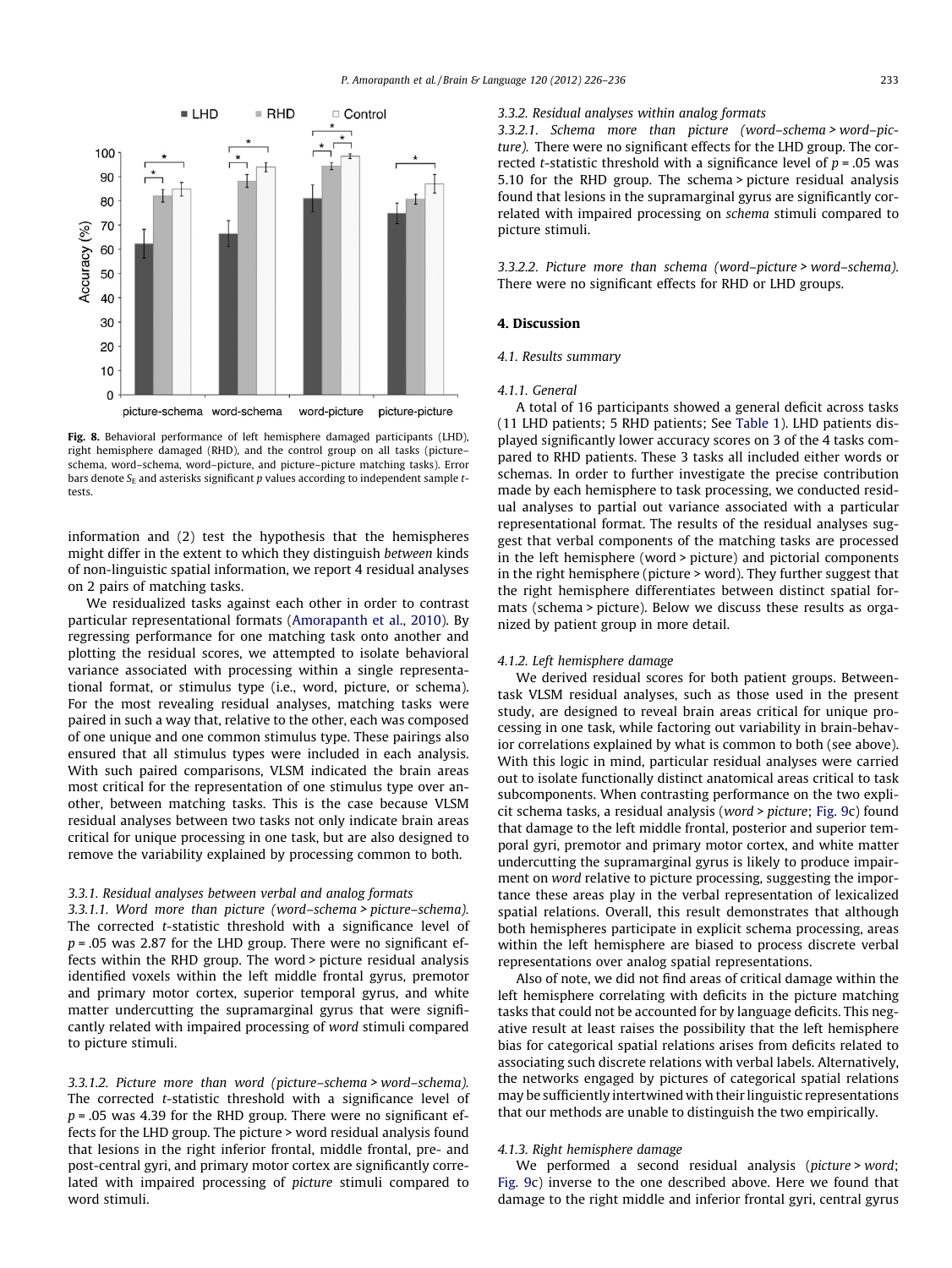<span id="page-8-0"></span>

Fig. 9. RHD (a) and LHD (b) power maps for VLSM analyses. The number of overlapping lesions is illustrated by color, with blue denoting the fewest number of lesions at a particular voxel. Representative slices from VLSM residual analyses for (a) between format comparisons (word > picture in the LH and picture > word in the RH) and (b) within format comparisons (schema > picture in the RH). In the description of each analysis, the first task (to the left of the " > " sign) was regressed onto the second. Maps depict significant t-scores with a FDR of  $q = 0.05$ .

and primary motor cortex is likely to produce impairment on picture relative to word processing. This result suggests that these areas play an important role in the representation of spatial relations embedded in richly textured scenes. Residual analyses contrasting schema and picture matching tasks (word–schema and word–picture matching) further support the claim that the right hemisphere distinguishes between spatial formats. A residual analysis (schema > picture; Fig. 9d) found that damage to the supramarginal gyrus impaired schema relative to picture processing. Given that VLSM analyses both (1) showed that particular right hemisphere structures are predictive of behavioral impairment between tasks and (2) revealed, through residual analyses, fine tuned processing distinctions for different kinds of analog representations within the right hemisphere, the general view that only left hemisphere structures process categorical visuospatial information needs to be modified.

# 4.2. General discussion

Perhaps because schemas are simple and ubiquitous in the world, they are easy to take for granted. We commonly use such external, or explicit schemas when we read a map, obey traffic signs, or interpret graphs and diagrams. What makes schemas so simple to use is also what makes them so common across cultures, contexts, and academic disciplines. When people produce or use schematic figures in an explicit manner, a small set of basic spatial forms provides enough structure to convey discrete meanings. Configurations of circles and lines in space can describe complex relations among a wide array of concrete or abstract entities that will be understood by the majority of people. At the most fundamental level of schematic representation, lines stand for barriers or surfaces, circles stand for enclosed spaces, and arrows stand for paths [\(Tversky, Zacks, Lee, & Heiser, 2000\)](#page-10-0). According to such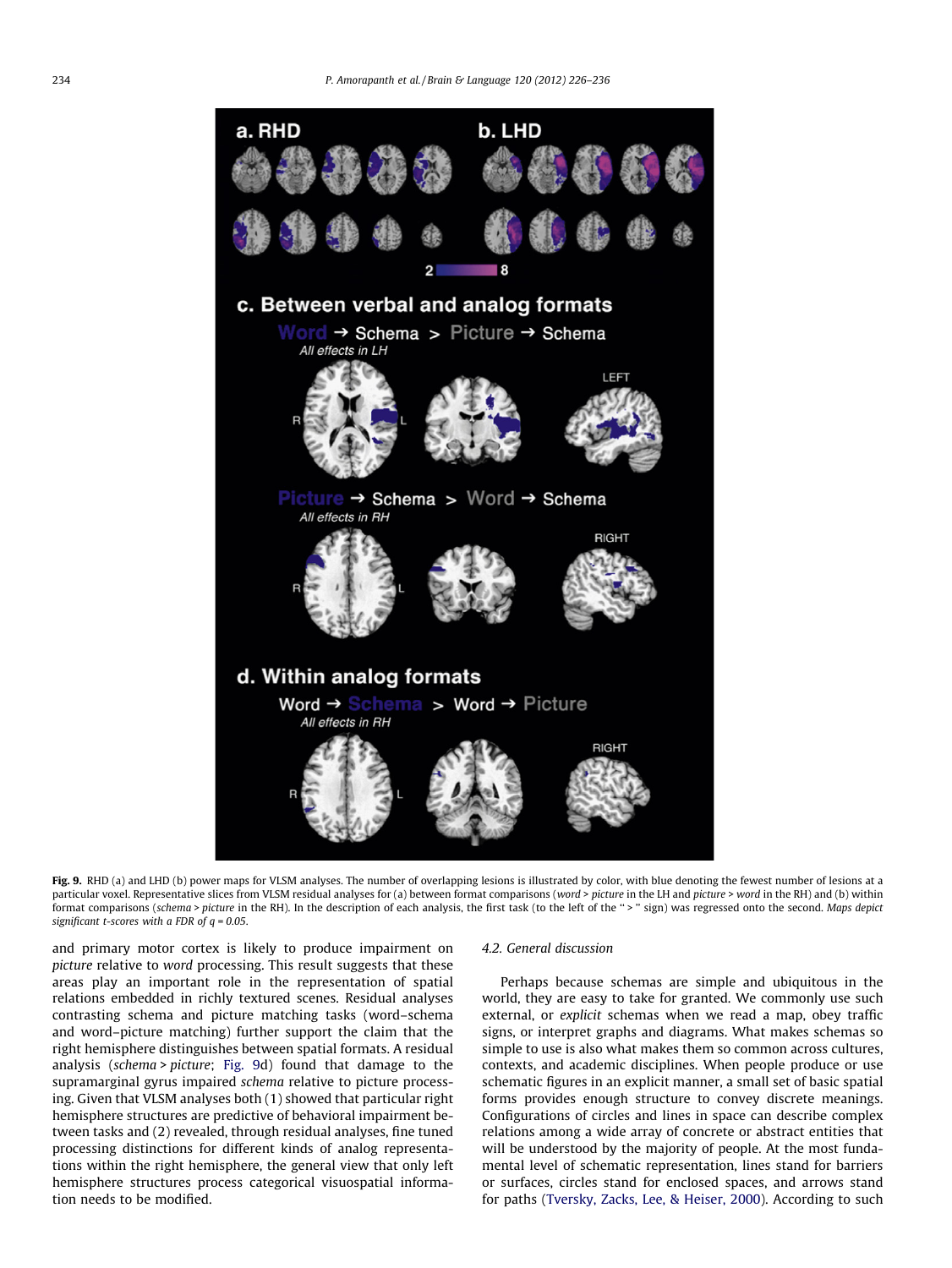a view, these core meanings are not arbitrary. Rather, the abstracted forms themselves suggest the meaning of the primitive spatial concept they aim to represent: a spatial ''vocabulary,'' or core set of conceptual primitives that underlies our use of schemas.

An interesting question concerns the extent to which the brain codes such spatial relations in an analogous format. That is, can the meanings of abstract concepts be represented without languagelike mental structures? Although the answer to this question may be less intuitive, it appears that such meaning can be stored and processed independent of verbal representations (i.e., independent of phonological or orthographic representations). Infants are able to extract the kinds of spatial relational categories relevant to theories of schematic mental representation before they understand words for such categories. Preverbal infants younger than 5 months-old demonstrate understanding for containment and support relations ([Aguiar & Baillargeon, 1998; Baillargeon, 1994;](#page-10-0) [Needham & Baillargeon, 1993\)](#page-10-0), above and below ([Quinn, Cummins,](#page-10-0) [Kase, Martin, & Weissman, 1996](#page-10-0)), and the ability to abstract, and discriminate between, the distinct paths of moving objects ([Pruden, Hirsh-Pasek, Maguire, & Meyer, 2004](#page-10-0)). That is, well before they are able to use lexicalized spatial prepositions like IN, ON, ABOVE, and THROUGH, infants appear to understand the abstract spatial meanings suggested by each. While the kinds of primitive spatial concepts understood by both adult map-readers and preverbal infants are often lexicalized by prepositions, 9 month-old infants raised in English-speaking homes can even extract spatial relational contrasts that are not lexicalized in their native language environment ([McDonough, Choi, & Mandler, 2003\)](#page-10-0). Infant spatial abilities demonstrate that spatial meaning can be extracted from complex spatial arrays without the aid of verbal labels, and further suggests the useful role nonverbal, but abstract representations might play in mediating between perception and language.

Along these lines, it has been theorized that schematic representations provide the implicit foundation for abstract semantic concepts ([Chatterjee, 2001; Jackendoff, 1996; Johnson, 1987;](#page-10-0) [Lakoff & Johnson, 1999; Mandler, 1996; Talmy, 2000\)](#page-10-0). For example, [Johnson \(1987\)](#page-10-0) proposes that abstract cognitive schemas serve to mediate between sense percepts and propositional structures. [Jackendoff \(1996\)](#page-10-0) suggests that complex spatial events are broken down and represented as primitive elements like ''movement,'' ''path,'' and ''location.'' And [Mandler \(1996\)](#page-10-0) describes a framework for infant conceptual development in which schemas dynamically ''re-describe'' generalized spatial and movement patterns. Image schema theories further suggest that such primitive semantic representations serve as a foundation upon which more complex conceptual structures are built. According to some of these theories, primitive spatial schemas allow us to think and talk about more abstract conceptual categories like time, emotions and morality ([Johnson, 1987; Lakoff & Johnson, 1999\)](#page-10-0).

We were interested in a schema's primary function—the same one that appears to operate during infancy. That is, we were interested in understanding the neural organization underlying our use of spatial schemas when thinking about space. Considering the intermediate representational status of schemas, and that previous studies investigating locative spatial relations have implicated both left and right hemisphere neural structures (e.g., [Damasio et al.,](#page-10-0) [2001; Kemmerer & Tranel, 2000; Tranel & Kemmerer, 2004\)](#page-10-0) we wished to determine how schematic representations of categorical relations might be related to verbal descriptors on the one hand, and to richly textured perceptual representations on the other.

Although the current study does not refute the general notion of a left hemisphere bias towards processing prepositions, our results suggest that right hemisphere structures play a critical role in representing categorical spatial relations in nonverbal formats. Some previous work supports this general finding; evidence for a left hemisphere role in representing spatial relations for purposes of language and a right hemisphere role in categorical visuospatial processing has been found. For example, a PET study that used schemalike abstract line drawings [\(Damasio et al., 2001\)](#page-10-0) found significant right supramarginal gyrus activation in a subtraction of (A) naming spatial relations between difficult-to-name abstract shapes and (B) naming spatial relations between concrete tools and utensils. [Kem](#page-10-0)[merer and Tranel \(2000\)](#page-10-0) found a double dissociation between linguistic and perceptual representations of spatial relations when the performance of two patients with left or right hemisphere damage was compared across verbal and spatial tasks. The patient with left fronto-parietal damage did poorly on tasks relying on categorical representations encoded by prepositions while displaying relatively intact performance on the visuospatial tasks. The patient with damage to right frontal, parietal, and temporal areas displayed intact performance on language tasks, but displayed impairments on the visuospatial tasks. Interestingly, this study used traditional visuospatial tasks (Hooper visual organization test; Taylor complex figure test; Benton three-dimensional block construction test), which arguably do not lend themselves easily to verbal strategies, as a means of assessing the perceptual component of the double dissociation. In a follow-up study [\(Tranel & Kemmerer, 2004\)](#page-10-0) they found that of the participants who performed within the normal range on traditional visuospatial tasks, only the left hemisphere damaged subjects had deficits in naming tasks and matching tasks using nonverbal stimuli based on lexicalized locative relations.

The simple meanings of prepositions when used to describe concrete spatial relations presented the prospect of investigating the structure of the semantic system in a particularly stark form. We investigated the neural basis of spatial semantics by distinguishing between those meanings associated with (1) phonological and orthographic representations, or words, (2) richly textured images or pictures, and (3) simplified abstract images or schemas. These schemas serve as intermediate structures between words and the rich perceptual scenes present in the world. One can summarize our findings by saying that these systems appear to be intertwined both functionally and anatomically. The left hemisphere does seem to be biased to process these kinds of categorical spatial relations. However, we find no evidence that the left hemisphere distinguishes between different kinds of analog representations. Furthermore, categorical spatial representation deficits in the left hemisphere are difficult to distinguish from deficits associated with labeling these relations verbally.

The observations from our left-brain damaged participants should not be taken to infer that perceiving categorical spatial relations in humans is solely a function of the ability to name them. Data from our right-brain damaged participants makes clear that deficits in these analog categorical spatial relations do occur with right brain damage, and that these deficits cannot be accounted for by naming deficits. In addition, the right hemisphere distinguishes between different kinds of analog spatial representations (schemas vs. pictures). This result suggests that the right hemisphere plays a special role in extracting schematic representations from pictorial ones.

The evidence we found for the representation of distinguishable forms of nonverbal spatial relational information in the right hemisphere also suggests that abstract meanings can be stored independently of left hemisphere verbal representations. The fact that the right hemisphere can make fine-tuned distinctions between different kinds of nonverbal abstract categorical spatial representations further suggests that image schema theories may provide a valid construct for understanding how primitive meanings can be represented without language. This is not to say that implicit image schemas are necessarily represented in the brain like explicit schemas. Rather, the evidence for the right hemisphere's ability to abstract and store such spatial relations independent of language suggests that image schemas could represent prototypical spatial categories in preverbal infants.